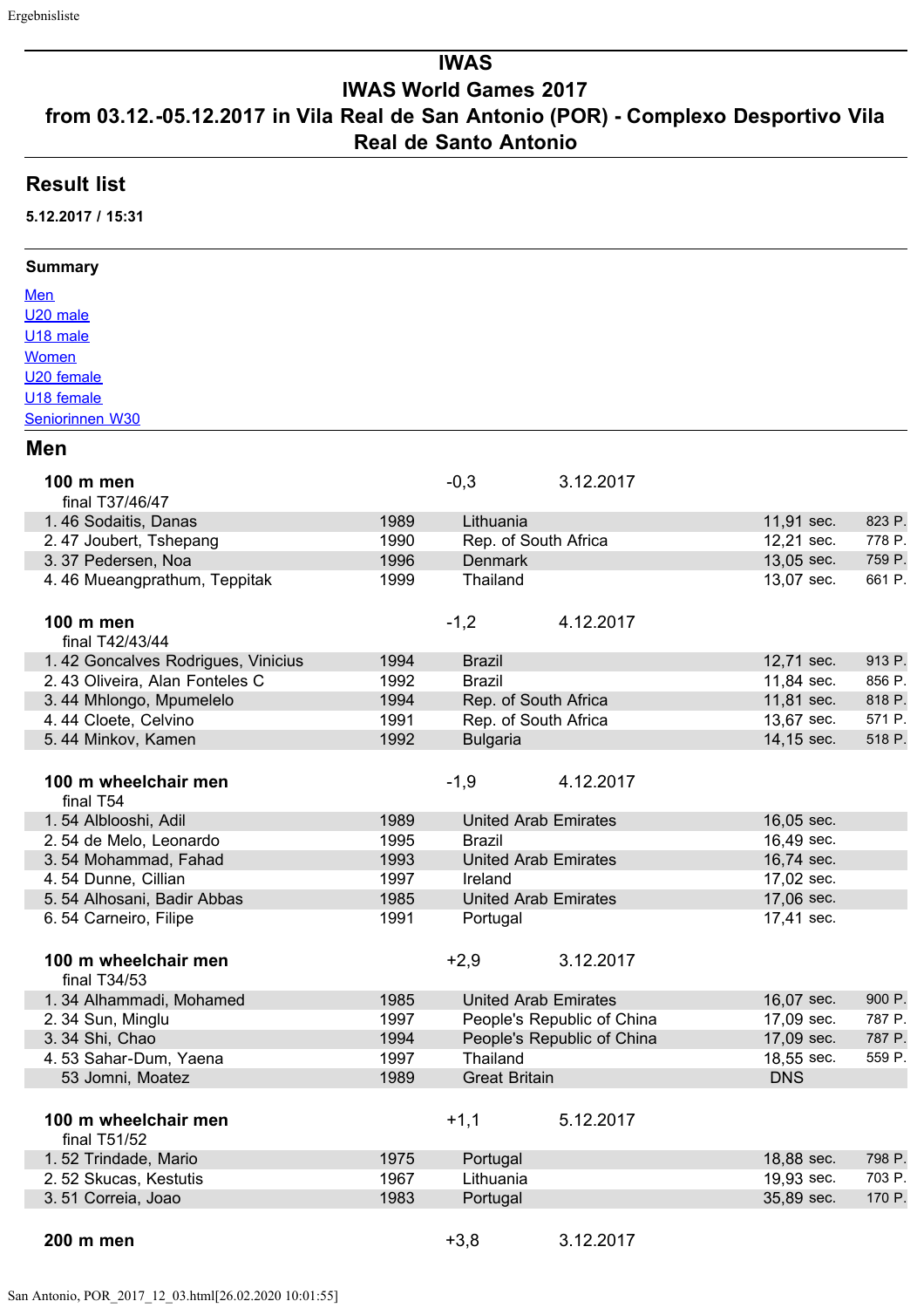I

| final T43/44                   |      |                             |              |        |
|--------------------------------|------|-----------------------------|--------------|--------|
| 1.44 Mhlongo, Mpumelelo        | 1994 | Rep. of South Africa        | 23,74 sec.   | 841 P. |
| 2.43 Oliveira, Alan Fonteles C | 1992 | <b>Brazil</b>               | 23,73 sec.   | 810 P. |
| 3.44 Cloete, Celvino           | 1991 | Rep. of South Africa        | 27,62 sec.   | 582 P. |
| 4.44 Minkov, Kamen             | 1992 | <b>Bulgaria</b>             | 28,19 sec.   | 550 P. |
|                                |      |                             |              |        |
| 200 m men                      |      | $-0,9$<br>4.12.2017         |              |        |
| final T37/46/47                |      |                             |              |        |
| 1.47 Joubert, Tshepang         | 1990 | Rep. of South Africa        | 25,09 sec.   | 744 P. |
|                                | 1996 | Denmark                     | 26,70 sec.   | 720 P. |
| 2.37 Pedersen, Noa             |      |                             |              |        |
| 3.46 Mueangprathum, Teppitak   | 1999 | Thailand                    | 26,63 sec.   | 643 P. |
| 46 Sodaitis, Danas             | 1989 | Lithuania                   | <b>SO</b>    |        |
|                                |      |                             |              |        |
| 200 m wheelchair men           |      | 3.12.2017<br>$+4,8$         |              |        |
| final T54                      |      |                             |              |        |
| 1.54 Khongrak, Putharet        | 1994 | Thailand                    | 26,37 sec.   |        |
| 2.54 Alblooshi, Adil           | 1989 | <b>United Arab Emirates</b> | 27,56 sec.   |        |
| 3.54 Alhosani, Badir Abbas     | 1985 | <b>United Arab Emirates</b> | 28,12 sec.   |        |
| 4.54 Dunne, Cillian            | 1997 | Ireland                     | 28,97 sec.   |        |
| 5.54 Mohammad, Fahad           | 1993 | <b>United Arab Emirates</b> | 29,51 sec.   |        |
| 6.54 Carneiro, Filipe          | 1991 | Portugal                    | 30,03 sec.   |        |
|                                |      |                             |              |        |
| 200 m wheelchair men           |      | $+1,5$<br>5.12.2017         |              |        |
|                                |      |                             |              |        |
| final T34/51/52/54             |      |                             |              |        |
| 1.34 Alhammadi, Mohamed        | 1985 | <b>United Arab Emirates</b> | 28,02 sec.   | 937 P. |
| 2.34 Sun, Minglu               | 1997 | People's Republic of China  | 30,72 sec.   | 766 P. |
| 3.34 Shi, Chao                 | 1994 | People's Republic of China  | 31,13 sec.   | 743 P. |
| 4.53 Yang, Shaoqiao            | 1997 | People's Republic of China  | 30,28 sec.   | 674 P. |
| 5.52 Trindade, Mario           | 1975 | Portugal                    | 36,01 sec.   | 667 P. |
| 6.52 Skucas, Kestutis          | 1967 | Lithuania                   | 38,86 sec.   | 545 P. |
|                                |      |                             |              |        |
| 7.53 Sahar-Dum, Yaena          | 1997 | Thailand                    | 43,13 sec.   | 175 P. |
| 51 Correia, Joao               | 1983 | Portugal                    | <b>DNS</b>   |        |
|                                |      |                             |              |        |
|                                |      |                             |              |        |
| 400 m men                      |      | 5.12.2017                   |              |        |
| final T35/43/44/46/47          |      |                             |              |        |
| 1.46 Mueangprathum, Teppitak   | 1999 | <b>Thailand</b>             | 59,98 sec.   | 670 P. |
| 2.44 Minkov, Kamen             | 1992 | <b>Bulgaria</b>             | 1:03,00 min. | 635 P. |
| 3.44 Cloete, Celvino           | 1991 | Rep. of South Africa        | 1:05,45 min. | 574 P. |
| 4.35 Bradley, Steven           | 1999 | Ireland                     | 1:26,61 min. | 307 P. |
| 5.44 Mavuso, Mangaliso Junio   | 1995 | Rep. of South Africa        | 1:35,33 min. | 80 P.  |
| 47 Joubert, Tshepang           | 1990 | Rep. of South Africa        | <b>DNF</b>   |        |
| 43 Oliveira, Alan Fonteles C   | 1992 | <b>Brazil</b>               | <b>DNS</b>   |        |
|                                |      |                             |              |        |
| 400 m wheelchair men           |      | 5.12.2017                   |              |        |
| final T54                      |      |                             |              |        |
|                                | 1994 | Thailand                    | 50,89 sec.   |        |
| 1.54 Khongrak, Putharet        |      |                             |              |        |
| 2.54 Alhosani, Badir Abbas     | 1985 | <b>United Arab Emirates</b> | 54,79 sec.   |        |
| 3.54 Alblooshi, Adil           | 1989 | <b>United Arab Emirates</b> | 57,20 sec.   |        |
| 4.54 Dunne, Cillian            | 1997 | Ireland                     | 58,02 sec.   |        |
| 54 Carneiro, Filipe            | 1991 | Portugal                    | <b>DQ</b>    |        |
| <b>Rule 18.5</b>               |      |                             |              |        |
|                                |      |                             |              |        |
| 400 m wheelchair men           |      | 5.12.2017                   |              |        |
| final T34/53                   |      |                             |              |        |
|                                |      |                             |              |        |
| 1.34 Alhammadi, Mohamed        | 1985 | <b>United Arab Emirates</b> | 52,49 sec.   | 937 P. |
| 2.34 Shi, Chao                 | 1994 | People's Republic of China  | 59,16 sec.   | 719 P. |
| 3.53 Yang, Shaoqiao            | 1997 | People's Republic of China  | 56,77 sec.   | 692 P. |
| 4.34 Sun, Minglu               | 1997 | People's Republic of China  | 1:00,11 min. | 691 P. |
| 53 Sahar-Dum, Yaena            | 1997 | <b>Thailand</b>             | <b>DQ</b>    |        |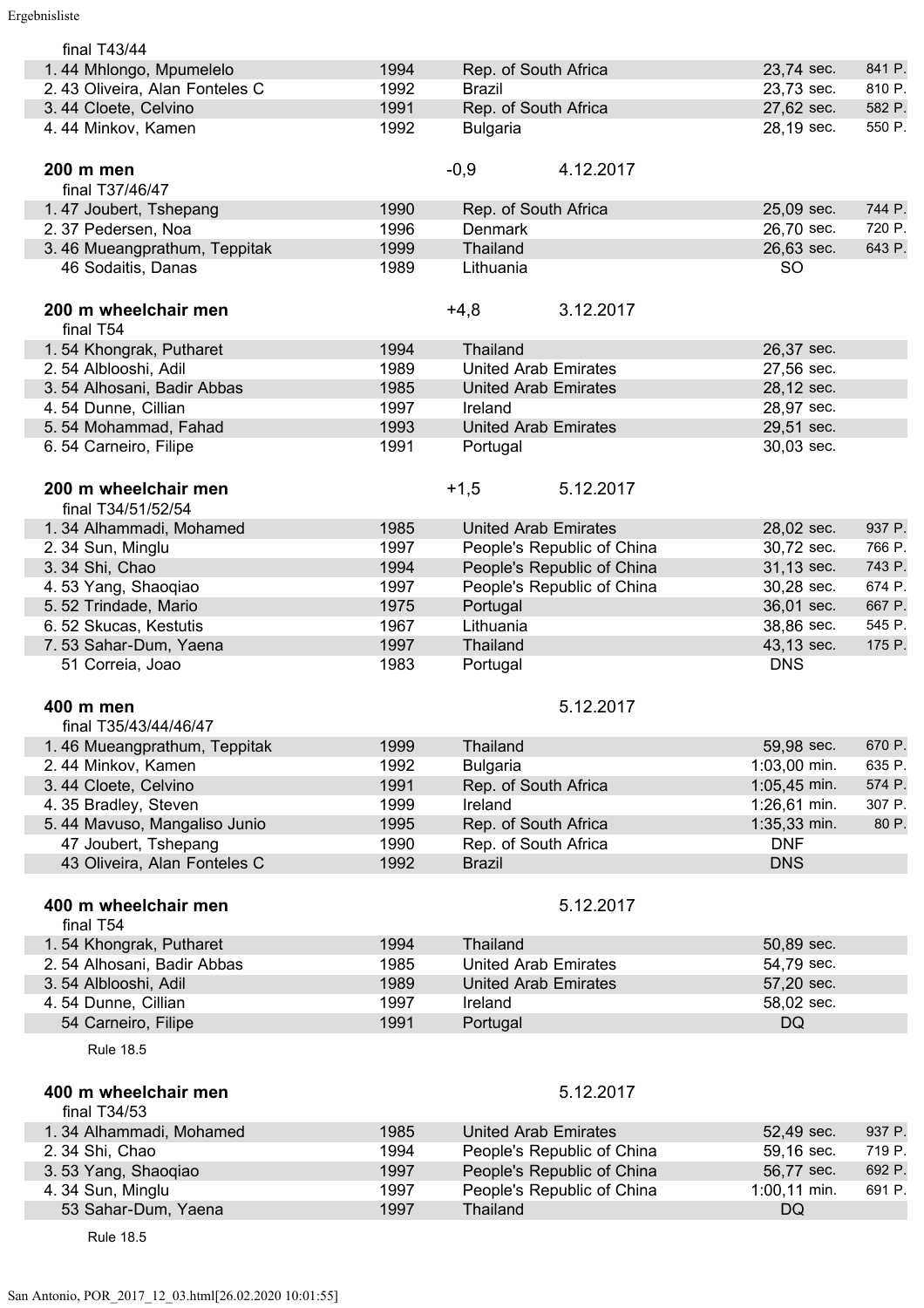| 400 m wheelchair men<br>final $T51/52$                         |                       | 4.12.2017                                                                   |                          |
|----------------------------------------------------------------|-----------------------|-----------------------------------------------------------------------------|--------------------------|
| 1.51 Mestre, Helder                                            | 1967                  | Portugal                                                                    | $1:30,48$ min.<br>804 P. |
| 2.52 Skucas, Kestutis                                          | 1967                  | Lithuania                                                                   | 1:09,27 min.<br>661 P.   |
| 3.52 Trindade, Mario                                           | 1975                  | Portugal                                                                    | $1:10,43$ min.<br>634 P. |
|                                                                |                       |                                                                             |                          |
| 800 m men<br>final T35/42/46                                   |                       | 3.12.2017                                                                   |                          |
| 1.42 Mahlangu, Ntando                                          | 2002                  | Rep. of South Africa                                                        | 1132 P.<br>1:58,84 min.  |
| 2.46 Reis de Sousa, Yagonny                                    | 1992                  | <b>Brazil</b>                                                               | 1:59,46 min.<br>872 P.   |
| 3.35 Bradley, Steven                                           | 1999                  | Ireland                                                                     | 3:23,59 min.<br>468 P.   |
| new World record by Ntando Mahlangu                            |                       |                                                                             |                          |
| 800 m wheelchair men                                           |                       | 4.12.2017                                                                   |                          |
| final T34/51/53/54                                             |                       |                                                                             |                          |
| 1.34 Alhammadi, Mohamed                                        | 1985                  | <b>United Arab Emirates</b>                                                 | 1:49,52 min.<br>888 P.   |
| 2.51 Mestre, Helder                                            | 1967                  | Portugal                                                                    | 2:55,64 min.<br>823 P.   |
| 3.54 Khongrak, Putharet                                        | 1994                  | <b>Thailand</b>                                                             | 1:49,10 min.<br>741 P.   |
| 4.54 Alhosani, Badir Abbas                                     | 1985                  | <b>United Arab Emirates</b>                                                 | 1:49,97 min.<br>727 P.   |
| 5.54 Dunne, Cillian                                            | 1997                  | Ireland                                                                     | 2:01,42 min.<br>564 P.   |
| 6.53 Sahar-Dum, Yaena                                          | 1997                  | Thailand                                                                    | 2:18,98 min.<br>416 P.   |
|                                                                |                       |                                                                             | 395 P.                   |
| 7.54 Neto, Rafael                                              | 2003                  | Portugal                                                                    | $2:16,15$ min.           |
| 8.54 Putt, Oisin                                               | 2002                  | Ireland                                                                     | 2:32,32 min.<br>247 P.   |
| 9.54 Sriwankum, Somprasong                                     | 2001                  | Thailand                                                                    | 2:41,29 min.<br>177 P.   |
| 1500 m wheelchair men<br>final T34/5/52/54                     |                       | 3.12.2017                                                                   |                          |
| 1.51 Mestre, Helder                                            | 1967                  | Portugal                                                                    | 5:26,23 min.<br>848 P.   |
| 2.34 Alhammadi, Mohamed                                        | 1985                  | <b>United Arab Emirates</b>                                                 | 843 P.<br>3:26,02 min.   |
| 3.54 Khongrak, Putharet                                        | 1994                  | <b>Thailand</b>                                                             | 3:25,97 min.<br>760 P.   |
| 4.54 Alhosani, Badir Abbas                                     | 1985                  | <b>United Arab Emirates</b>                                                 | 3:26,61 min.<br>754 P.   |
| 5.54 de Melo, Leonardo                                         | 1995                  | <b>Brazil</b>                                                               | 3:30,70 min.<br>720 P.   |
| 6.52 Skucas, Kestutis                                          | 1967                  | Lithuania                                                                   | 5:10,54 min.<br>436 P.   |
| 7.54 Dunne, Cillian                                            | 1997                  | Ireland                                                                     | 4:39,08 min.<br>299 P.   |
| 8.54 Putt, Oisin                                               | 2002                  | Ireland                                                                     | 4:52,76 min.<br>238 P.   |
|                                                                |                       |                                                                             |                          |
| new Asian record by Mohamed Alhammadi                          |                       |                                                                             |                          |
| 5000 m wheelchair men<br>final T51/54                          |                       | 5.12.2017                                                                   |                          |
| 1.51 Mestre, Helder                                            | 1967                  | Portugal                                                                    | 839 P.<br>18:14,83 min.  |
| 2.54 Alhosani, Badir Abbas                                     | 1985                  | <b>United Arab Emirates</b>                                                 | 11:52,89 min.<br>814 P.  |
| 3.54 de Melo, Leonardo                                         | 1995                  | <b>Brazil</b>                                                               | 12:32,97 min.<br>717 P.  |
| 4.54 Dunne, Cillian                                            | 1997                  | Ireland                                                                     | 15:05,94 min.<br>427 P.  |
| new European record by Helder Mestre                           |                       |                                                                             |                          |
| high jump men<br>final T42/44                                  |                       | 5.12.2017                                                                   |                          |
| 1. Mavuso, Mangaliso Junio                                     | 1995                  | Rep. of South Africa                                                        | $1,34 \, m$<br>623 P.    |
| 2. Mabote, Puseletso                                           | 2005                  | Rep. of South Africa                                                        | $1,14 \; m$<br>610 P.    |
|                                                                |                       |                                                                             |                          |
|                                                                |                       | 096 098 100 102 104 106 108 110 112 114 116 118 120 122 124 130 132 134 150 |                          |
|                                                                |                       |                                                                             |                          |
| 1. Mavuso<br>o<br>o                                            | XXO O<br>o<br>$\circ$ | XO O<br>XO<br>xo<br>$\circ$<br>XXO O<br>o<br><b>XXX</b>                     |                          |
| 2. Mabote<br>$\circ$                                           | XO XO O               |                                                                             |                          |
| $\mathsf{o}\,$<br>$\mathsf{o}$<br>$\mathsf{o}$<br>$\circ$<br>o | $\circ$               | <b>XXX</b>                                                                  |                          |
| long jump men<br>final T37/42/44/46/47                         |                       | 4.12.2017                                                                   |                          |
| 1. Joubert, Tshepang                                           | 1990                  | Rep. of South Africa                                                        | $5,95 \; m$<br>818 P.    |
|                                                                |                       |                                                                             |                          |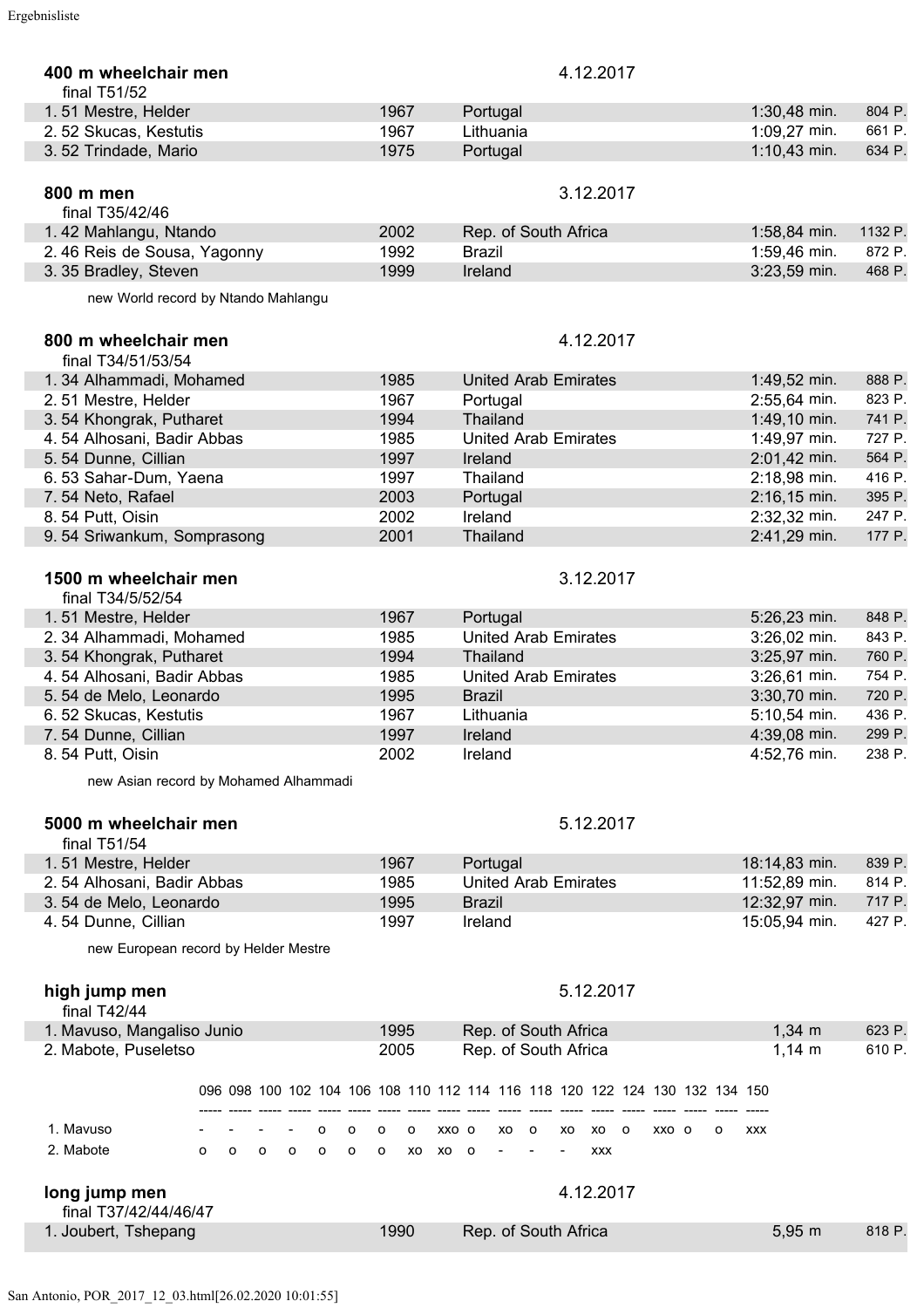| 5,95                             | 5,82           | 3,86         | 5,47           | 3,51                                  | 5,48                      |                     |        |
|----------------------------------|----------------|--------------|----------------|---------------------------------------|---------------------------|---------------------|--------|
| $+0,5$<br>2. Mhlongo, Mpumelelo  | $-0,2$         | $+0,0$       | $+0,2$<br>1994 | $+0.0$ $+0.4$<br>Rep. of South Africa |                           | $5,80 \; m$         | 730 P. |
| 5,80                             |                |              |                |                                       |                           |                     |        |
| $+0,0$                           |                |              |                |                                       |                           |                     |        |
| 3.46 Mueangprathum, Teppitak     |                |              | 1999           | Thailand                              |                           | $5,17 \; m$         | 711 P. |
| 4,98<br>$-0,2$                   | 5,17<br>$+0,7$ |              |                |                                       |                           |                     |        |
| 4. Goncalves Rodrigues, Vinicius |                |              | 1994           | Brazil                                |                           | $4,55 \; m$         | 700 P. |
| 4,52                             | 4,55           | 4,51         | $\mathsf{X}$   | 3,95                                  | $\boldsymbol{\mathsf{x}}$ |                     |        |
| $+0,2$                           | $-0,1$         | $+0,1$       |                | $+0,1$                                |                           |                     |        |
| 5. Mavuso, Mangaliso Junio       |                |              | 1995           | Rep. of South Africa                  |                           | $4,36 \, m$         | 549 P. |
| $\mathsf{X}$                     | $\mathsf{X}$   | $\mathsf{x}$ | 4,24<br>$+0,2$ | 4,07<br>$+0,3$                        | 4,36<br>$+0,0$            |                     |        |
| Sodaitis, Danas                  |                |              | 1989           | Lithuania                             |                           | <b>SO</b>           |        |
|                                  |                |              |                |                                       |                           |                     |        |
| shot put men                     |                |              |                |                                       | 5.12.2017                 |                     |        |
| final $F42/44$                   |                |              |                |                                       |                           |                     |        |
| 1. Katanusic, Ivan               |                |              | 1991           | Croatia                               |                           | $14,03 \; m$        | 834 P. |
| 14,00                            | $\mathsf{x}$   | 14,03        | $\mathsf{X}$   | $\mathsf{X}$ and $\mathsf{X}$         |                           |                     |        |
| 2. Slivar, Josip                 |                |              | 1970           | Croatia                               |                           | 12,98 m             | 772 P. |
| 12,89<br>3. Butler, Anthony      | 12,55          | 12,95        | 12,98<br>1975  | $\mathsf{X}$<br>Rep. of South Africa  | 12,95                     | $11,31 \; m$        | 702 P. |
| 10,31                            | 11,06          | 10,70        | 11,13          | 11,31 11,27                           |                           |                     |        |
| 4. Furstenberg, Frederick        |                |              | 1981           | Rep. of South Africa                  |                           | $10,71 \; m$        | 637 P. |
| 9,60                             | 10,17          | 9,73         | 10,71          | 10,07 9,75                            |                           |                     |        |
| 5. Doherty, Thomas               |                |              | 1968           | Ireland                               |                           | $5,26 \; m$         | 313 P. |
| 5,03                             | 5,23           | 5,12         | 4,95           | 4,91                                  | 5,26                      |                     |        |
| Burgers, Emile                   |                |              | 2003           | Rep. of South Africa                  |                           | <b>DNS</b>          |        |
|                                  |                |              |                |                                       | 5.12.2017                 |                     |        |
| shot put men<br>final F36/37/38  |                |              |                |                                       |                           |                     |        |
| 1. Bilius, Mindaugas             |                |              | 1982           | Lithuania                             |                           | 14,70 m             | 910 P. |
| 14,15                            | 14,31          | 14,41        | 14,55          | 14,70                                 | 14,46                     |                     |        |
| 2. Dundzys, Donatas              |                |              | 1991 — 1991    | Lithuania                             |                           | $12,56 \, \text{m}$ | 777 P. |
| 10,37                            | 12,11          | 12,56        | $\mathsf{X}$   | X                                     | $\mathsf{x}$              |                     |        |
| 3. Vidovic, Albin                | 11,39          | 8,94         | 1975<br>10,93  | Croatia<br>10,39                      | 10,41                     | 11,39 m             | 754 P. |
| 9,22<br>4. Dukez, Luka           |                |              |                |                                       |                           |                     |        |
|                                  |                |              |                |                                       |                           |                     |        |
| 6,94                             |                |              | 1986           | Croatia                               |                           | $7,21 \; m$         | 474 P. |
| 5. Barry O Sullivan, Dale Adam   | 6,94           | 7,13         | 7,21<br>1998   | 7,06<br>Ireland                       | 6,83                      | $4,61 \; m$         | 285 P. |
| 4,61                             | 4,35           | 3,79         | 4,30           | 4,12                                  | 4,37                      |                     |        |
|                                  |                |              |                |                                       |                           |                     |        |
| shot put wheelch men             |                |              |                |                                       | 3.12.2017                 |                     |        |
| final F32/33/52                  |                |              |                |                                       |                           |                     |        |
| 1. Deni Cerni, Deni              |                |              | 1993           | Croatia                               |                           | 8,88 m              | 780 P. |
| 8,53                             | 8,59           | 8,52         | 8,76           | 8,88                                  | 8,50                      |                     |        |
| 2. Alhosani, Ahmed<br>6,65       | 6,84           | 7,00         | 1987<br>7,37   | <b>United Arab Emirates</b><br>6,74   | 7,75                      | 7,75 m              | 681 P. |
| 3. Cleare, Eoin                  |                |              | 1971           | Ireland                               |                           | $6,95 \; m$         | 656 P. |
| 6,95                             | 6,18           | 6,70         | 6,68           | 6,71                                  | 6,71                      |                     |        |
| 4. Hudina, Slaven                |                |              | 1984           | Croatia                               |                           | $6,92 \, m$         | 653 P. |
| 6,18                             | $\pmb{\chi}$   | 6,92         | X              | X                                     | 5,80                      |                     |        |
| 5. Sandor, Velimir<br>5,23       | 5,60           | 5,81         | 1985<br>5,77   | Croatia<br>X                          | 6,03                      | $6,03 \, m$         | 519 P. |
|                                  |                |              |                |                                       |                           |                     |        |
| shot put wheelch men             |                |              |                |                                       | 4.12.2017                 |                     |        |
| final F56/57                     |                |              |                |                                       |                           |                     |        |
| 1. Batista dos Santos, Claudiney |                |              | 1978           | <b>Brazil</b>                         |                           | $11,43 \; m$        | 953 P. |
| 11,33                            | 10,88          | 10,98        | 11,43          | 10,51                                 | 11,01                     |                     |        |
| 2. Sunara, Pero                  |                |              | 1980           | Croatia                               |                           | $10,57 \; m$        | 728 P. |
| 9,92<br>3.57 Strydom, Nicolaas   | 10,38          | 10,29        | 10,33<br>1981  | 10,56<br>Rep. of South Africa         | 10,57                     | $10,42 \; m$        | 717 P. |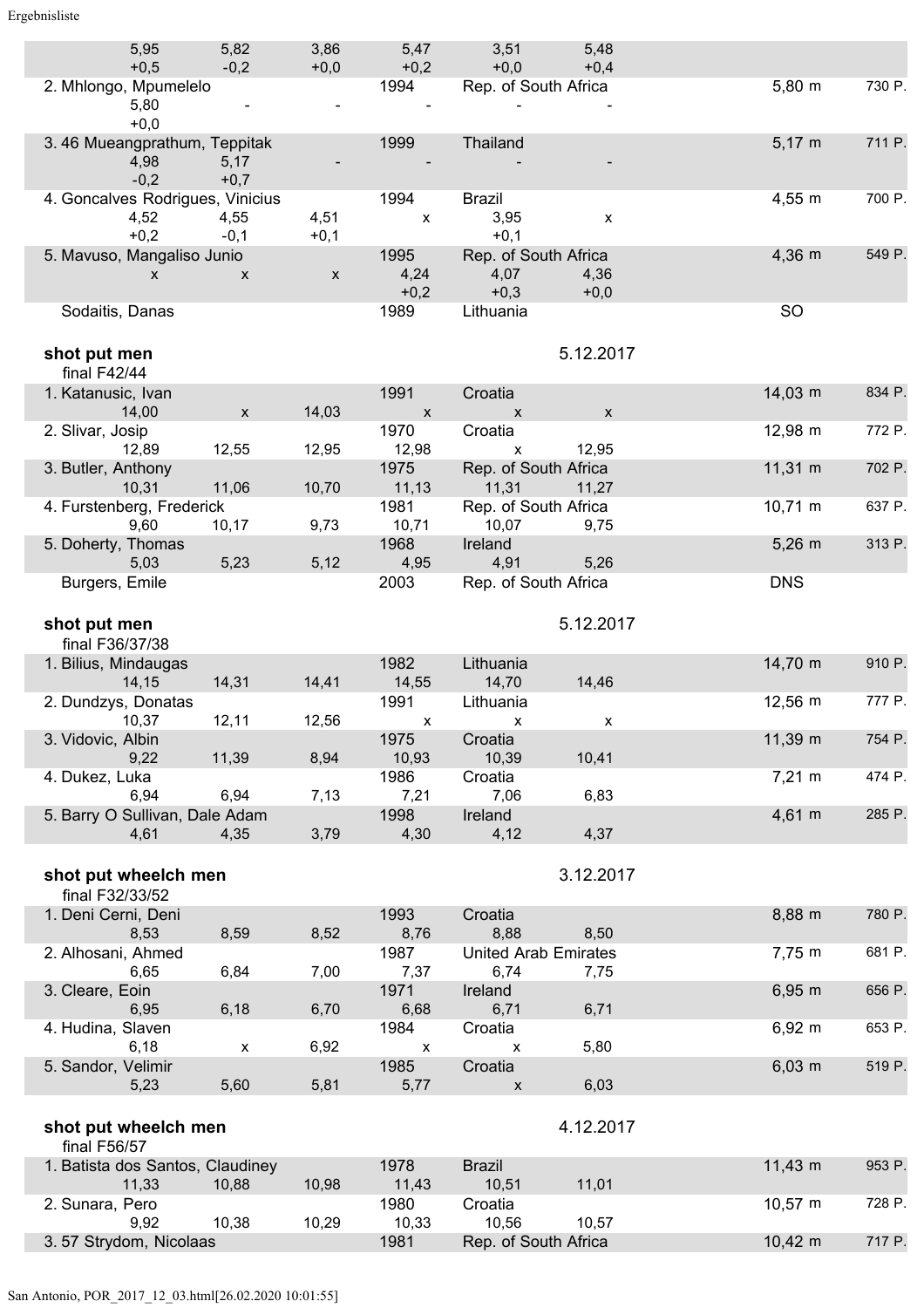#### Ergebnisliste

| 8,98                             | 10, 12                    | 10,35              | 10,42        | 10,02                       | 9,99               |                     |        |
|----------------------------------|---------------------------|--------------------|--------------|-----------------------------|--------------------|---------------------|--------|
| 4. Lin, Lung-Fu                  |                           |                    | 1981         | Chinese Taipei              |                    | $8,03 \, \text{m}$  | 553 P. |
| 7,74                             | 7,49                      | 7,09               | 7,83         | 7,36                        | 8,03               |                     |        |
| 5. Tenaijy, Jumah Saeed          |                           |                    | 1979         | <b>United Arab Emirates</b> |                    | $6,53 \; m$         | 544 P. |
|                                  |                           |                    |              |                             |                    |                     |        |
| 4,50                             | 5,35                      | 6,27               | 5,84         | 6,41                        | 6,53               |                     |        |
| 6. Morphew, David                |                           |                    | 1973         | <b>Great Britain</b>        |                    | $6,65 \; m$         | 458 P. |
| 6,56                             | 6,43                      | 6,43               | 5,92         | 6,65                        | 6,34               |                     |        |
|                                  |                           |                    |              |                             |                    |                     |        |
| 7. O Neill, Cian Matthew         |                           |                    | 1998         | Ireland                     |                    | $5,25 \; m$         | 438 P. |
| 5,09                             | 5,15                      | 5,07               | 5,21         | 5,22                        | 5,25               |                     |        |
|                                  |                           |                    |              |                             |                    |                     |        |
|                                  |                           |                    |              |                             |                    |                     |        |
| shot put wheelch men             |                           |                    |              |                             | 3.12.2017          |                     |        |
| final F54/55                     |                           |                    |              |                             |                    |                     |        |
|                                  |                           |                    |              |                             |                    |                     |        |
| 1. Verbavicius, Ramunas          |                           |                    | 1986         | Lithuania                   |                    | $9,64 \, m$         | 801 P. |
| 9,37                             | 9,60                      | 9,58               | 9,64         | 9,58                        | 9,53               |                     |        |
| 2. Tischler, Georg               |                           |                    | 1961         | Austria                     |                    | $8,65 \; m$         | 796 P. |
|                                  |                           |                    |              |                             |                    |                     |        |
| 8,19                             | 8,17                      | 8,46               | 8,65         | 8,46                        | 8,27               |                     |        |
| 3. Nobbs, Daniel                 |                           |                    | 1997         | <b>Great Britain</b>        |                    | $8,64 \, m$         | 795 P. |
| 8,21                             | 8,49                      | 8,64               | 8,43         | 8,59                        | 8,62               |                     |        |
|                                  |                           |                    |              |                             |                    |                     |        |
| 4. Rodrigues, Jose               |                           |                    | 1970         | <b>Brazil</b>               |                    | 7.18 m              | 660 P. |
| 7,03                             | 6,97                      | 7,06               | 7,18         | 6,56                        | 7,13               |                     |        |
| 5. Mesbahi, Abdulla              |                           |                    | 1985         | <b>United Arab Emirates</b> |                    | $6,15 \; m$         | 566 P. |
|                                  |                           |                    |              |                             |                    |                     |        |
| 6,15                             | 5,94                      | 6,03               | 5,84         | 5,92                        | 6,09               |                     |        |
|                                  |                           |                    |              |                             |                    |                     |        |
|                                  |                           |                    |              |                             |                    |                     |        |
| discus men                       |                           |                    |              |                             | 3.12.2017          |                     |        |
| final F35/37/46                  |                           |                    |              |                             |                    |                     |        |
| 1. Bilius, Mindaugas             |                           |                    | 1982         | Lithuania                   |                    | $50,03 \, \text{m}$ | 901 P. |
|                                  |                           |                    |              |                             |                    |                     |        |
| 45,91                            | 48,12                     | 48,72              | $\mathsf{x}$ | 49,29                       | 50,03              |                     |        |
| 2. Dundzys, Donatas              |                           |                    | 1991         | Lithuania                   |                    | 41,54 m             | 748 P. |
| 39,64                            | 38,98                     | 40,09              | 41,54        | 39,33                       | 39,69              |                     |        |
|                                  |                           |                    |              |                             |                    |                     |        |
| 3. Ryan, Cathal James            |                           |                    | 2000         | Ireland                     |                    | 28,85 m             | 571 P. |
| 27,10                            | 25,90                     | 24,85              | 28,85        | $\mathsf{x}$                | 26,79              |                     |        |
| 4. Barry O Sullivan, Dale Adam   |                           |                    | 1998         | Ireland                     |                    | $15,05 \; m$        | 271 P. |
|                                  |                           |                    |              |                             |                    |                     |        |
| 13,06                            | <b>X</b>                  | 14,12              | 12,89        | 13,95                       | 15,05              |                     |        |
| 5. Bradley, Steven               |                           |                    | 1999         | Ireland                     |                    | 14,55 m             | 268 P. |
| 13,16                            | 13,31                     | $\mathsf{x}$       | 14,55        | 13,15                       | 14,00              |                     |        |
|                                  |                           |                    |              |                             |                    |                     |        |
|                                  |                           |                    |              |                             |                    |                     |        |
| discus men                       |                           |                    |              |                             | 4.12.2017          |                     |        |
|                                  |                           |                    |              |                             |                    |                     |        |
| final $F42/44$                   |                           |                    |              |                             |                    |                     |        |
| 1. Katanusic, Ivan               |                           |                    | 1991         | Croatia                     |                    | $50,40 \; m$        | 801 P. |
| 38,04                            | 39,13                     | 42,83              | 44,98        | 50,40                       | 49,64              |                     |        |
|                                  |                           |                    |              |                             |                    |                     |        |
| 2. Slivar, Josip                 |                           |                    | 1970         | Croatia                     |                    | 45,85 m             | 729 P. |
| X                                | 42,60                     | 39,54              | 45,85        | 43,76                       | 45,29              |                     |        |
| 3. Joesaar, Egert                |                           |                    | 1994         | Estonia                     |                    | 44,59 m             | 709 P. |
|                                  |                           |                    |              |                             |                    |                     |        |
| 42,23                            | $\mathsf{X}$              | X                  | 44,44        | 44,59                       | 44,43              |                     |        |
| 4. Butler, Anthony               |                           |                    | 1975         | Rep. of South Africa        |                    | 28,78 m             | 569 P. |
| X                                | 25,17                     | 26,86              | 28,78        | 28,15                       | 27,25              |                     |        |
|                                  |                           |                    |              |                             |                    |                     |        |
| 5. Furstenberg, Frederick        |                           |                    | 1981         | Rep. of South Africa        |                    | $30,60$ m           | 486 P. |
| 30,60                            | X                         | $\pmb{\mathsf{X}}$ | 27,06        | 26,42                       | $\mathsf{x}$       |                     |        |
| 6. Burgers, Emile                |                           |                    | 2003         | Rep. of South Africa        |                    | 21,94 m             | 349 P. |
|                                  |                           |                    |              |                             |                    |                     |        |
| 21,94                            | 19,20                     | 18,57              | 20,07        | $\mathsf{x}$                | 20,77              |                     |        |
| 7. Doherty, Thomas               |                           |                    | 1968         | Ireland                     |                    | 16,03 m             | 254 P. |
| 14,16                            | 14,80                     | 15,61              | 15,28        | 14,71                       | 16,03              |                     |        |
|                                  |                           |                    |              |                             |                    |                     |        |
|                                  |                           |                    |              |                             |                    |                     |        |
| discus wheelchair men            |                           |                    |              |                             | 5.12.2017          |                     |        |
|                                  |                           |                    |              |                             |                    |                     |        |
| final F56/57                     |                           |                    |              |                             |                    |                     |        |
| 1. Batista dos Santos, Claudiney |                           |                    | 1978         | <b>Brazil</b>               |                    | 43,97 m             | 979 P. |
| 42,92                            | 42,97                     | X                  | 43,42        | 43,97                       | 41,39              |                     |        |
|                                  |                           |                    |              |                             |                    |                     |        |
| 2.57 Strydom, Nicolaas           |                           |                    | 1981         | Rep. of South Africa        |                    | 34,75 m             | 750 P. |
| 32,64                            | 28,50                     | 34,75              | 32,00        | 25,95                       | 34,22              |                     |        |
| 3. Lin, Lung-Fu                  |                           |                    | 1981         | Chinese Taipei              |                    | 30,94 m             | 668 P. |
| 30,94                            |                           |                    |              |                             |                    |                     |        |
|                                  | $\boldsymbol{\mathsf{x}}$ | 29,94              | $\mathsf X$  | $\mathsf{x}$                | $\pmb{\mathsf{X}}$ |                     |        |
| 4. Tenaijy, Jumah Saeed          |                           |                    | 1979         | <b>United Arab Emirates</b> |                    | 26,17 m             | 582 P. |

x 25,32 x 26,01 26,17 x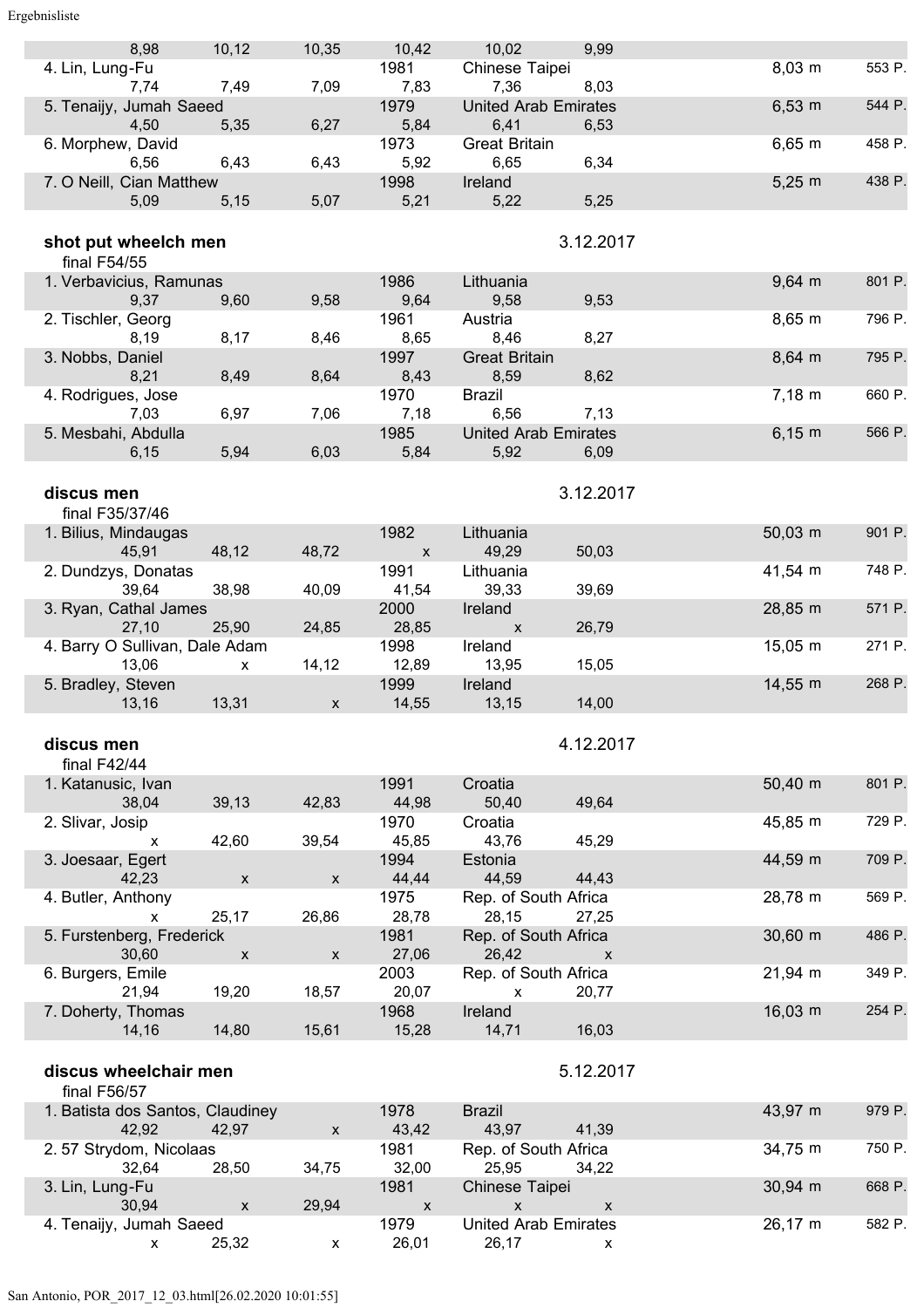Ergebnisliste

| 5. O Neill, Cian Matthew<br>21,65         | 20,16                     | 21,34              | 1998<br>22,80                     | Ireland<br>21,85                           | 22,69              | 22,80 m             | 507 P.  |
|-------------------------------------------|---------------------------|--------------------|-----------------------------------|--------------------------------------------|--------------------|---------------------|---------|
| 6. Mc Carthy, Dylan                       |                           |                    | 2001                              | Ireland                                    |                    | 22,81 m             | 492 P.  |
| 21,43                                     | 19,99                     | 22,81              | $\mathsf{x}$                      | 21,21                                      | X                  |                     |         |
| 7. Morphew, David<br>17,49                | 18,57                     | 15,78              | 1973<br>18,95                     | <b>Great Britain</b><br>20,13              | 21,18              | $21,18 \, m$        | 457 P.  |
| 8.57 Curran, Shane                        |                           |                    | 2001                              | Ireland                                    |                    | 10,48 m             | 226 P.  |
| X                                         | 9,26                      | 10,48              | $\pmb{\mathsf{X}}$                | 9,70                                       | $\pmb{\mathsf{X}}$ |                     |         |
| discus wheelchair men                     |                           |                    |                                   |                                            | 4.12.2017          |                     |         |
| final F32/51/52                           |                           |                    |                                   |                                            |                    |                     |         |
| 1. Sandor, Velimir                        |                           |                    | 1985                              | Croatia                                    |                    | 17,59 m             | 773 P.  |
| $\mathsf{x}$                              | 17,49                     | 16,70              | $\mathsf{x}$                      | 17,59                                      | 16,82              |                     |         |
| 2. Skucas, Kestutis                       |                           |                    | 1967                              | Lithuania                                  |                    | 16,81 m             | 738 P.  |
| 16,41<br>3. Matic, Miroslav               | $\boldsymbol{\mathsf{x}}$ | x                  | 15,24<br>1967                     | 16,44<br>Croatia                           | 16,81              | $9,25 \; m$         | 702 P.  |
| $\mathsf{x}$                              | $\boldsymbol{\mathsf{X}}$ | $\mathsf{x}$       | $\boldsymbol{\mathsf{X}}$         | 9,25                                       | $\mathsf X$        |                     |         |
| 4. Cleare, Eoin                           |                           |                    | 1971                              | Ireland                                    |                    | $9,69$ m            | 526 P.  |
| 8,24                                      | 9,27                      | 9,20               | 9,69                              | 9,19                                       | $\pmb{\mathsf{x}}$ |                     |         |
|                                           |                           |                    |                                   |                                            |                    |                     |         |
| discus wheelchair men                     |                           |                    |                                   |                                            | 5.12.2017          |                     |         |
| final F33/54/55                           |                           |                    |                                   |                                            |                    |                     |         |
| 1. Alhosani, Ahmed<br>23,83               | 23,68                     |                    | 1987<br>18,70                     | <b>United Arab Emirates</b>                |                    | 23,83 m             | 873 P.  |
| 2. Verbavicius, Ramunas                   |                           | $\pmb{\mathsf{X}}$ | 1986                              | $\mathsf{x}$<br>Lithuania                  | $\mathsf{x}$       | 28,59 m             | 765 P.  |
| 28,59                                     | 26,17                     | 25,52              | 26,85                             | 23,46                                      | X                  |                     |         |
| 3. Deni Cerni, Deni                       |                           |                    | 1993                              | Croatia                                    |                    | $20,20 \, \text{m}$ | 740 P.  |
| $\mathsf{x}$                              | 17,41                     | 18,66              | 19,29                             | 19,18                                      | 20,20              |                     |         |
| 4. Rodrigues, Jose                        |                           |                    | 1970                              | <b>Brazil</b>                              |                    | $21,95 \; m$        | 651 P.  |
| $\mathsf{x}$<br>5. Mesbahi, Abdulla       | X                         | 16,48              | $\mathsf{x}$<br>1985              | 21,95<br><b>United Arab Emirates</b>       | 21,64              | 19,42 m             | 576 P.  |
| X                                         | $\mathsf{x}$              | $\mathsf{X}$       | $\boldsymbol{\mathsf{X}}$         | 19,28                                      | 19,42              |                     |         |
|                                           |                           |                    |                                   |                                            |                    |                     |         |
| javelin men                               |                           |                    |                                   |                                            | 3.12.2017          |                     |         |
| final F42/44                              |                           |                    |                                   |                                            |                    |                     |         |
| 1. Butler, Anthony                        |                           |                    | 1975                              | Rep. of South Africa                       |                    | 31,91 m             | 575 P.  |
| 27,46<br>2. Furstenberg, Frederick        | 30,11                     | 31,55              | 31,91<br>1981                     | $\pmb{\mathsf{X}}$<br>Rep. of South Africa | 30,95              | 27,50 m             | 489 P.  |
| 27,50                                     | x                         | 26,84              | 24,86                             | X                                          | 25,10              |                     |         |
| 3. Doherty, Thomas                        |                           |                    | 1968                              | Ireland                                    |                    | $15,11 \text{ m}$   | 268 P.  |
| 13,53                                     | 13,63                     | 13,66              | 13,36                             | 14,96                                      | 15,11              |                     |         |
|                                           |                           |                    |                                   |                                            |                    |                     |         |
| javelin wheelchair men                    |                           |                    |                                   |                                            | 3.12.2017          |                     |         |
| final F55/56/57                           |                           |                    |                                   |                                            |                    | $41,13 \; m$        |         |
| 1. Batista dos Santos, Claudiney<br>37,48 | 39,96                     | 38,99              | 1978<br>39,60                     | <b>Brazil</b><br>38,74                     | 41,13              |                     | 1137 P. |
| 2. Nobre, Cicero                          |                           |                    | 1992                              | <b>Brazil</b>                              |                    | 44,17 m             | 998 P.  |
| 42,43                                     | 42,38                     | 44,17              | 43,12                             | 42,33                                      | 43,34              |                     |         |
| 3. Verbavicius, Ramunas                   |                           |                    | 1986                              | Lithuania                                  |                    | 26,26 m             | 825 P.  |
| 24,80                                     | 25,50                     | 26,26              | $\pmb{\mathsf{x}}$                | 23,95                                      | 25,30              |                     |         |
| 4. Maretic, Sven<br>19,49                 | 21,49                     | 19,13              | 1989<br>21,50                     | Croatia<br>20,91                           | 21,30              | $21,50 \, \text{m}$ | 676 P.  |
| 5. Lin, Lung-Fu                           |                           |                    | 1981                              | Chinese Taipei                             |                    | $27,24 \, m$        | 615 P.  |
| 25,59                                     | 27,24                     | 26,11              | 26,84                             | 26,20                                      | 26,90              |                     |         |
| 6. Sunara, Pero                           |                           |                    | 1980                              | Croatia                                    |                    | 25,80 m             | 583 P.  |
| 23,71                                     | 24,73                     | 23,30              | 25,80                             | X                                          | 25,60              |                     |         |
| 7.57 Strydom, Nicolaas<br>24,04           | $\boldsymbol{\mathsf{X}}$ | 23,36              | 1981<br>$\mathsf{x}$              | Rep. of South Africa<br>$\pmb{\mathsf{x}}$ | 23,34              | 24,04 m             | 543 P.  |
| 8. Morphew, David                         |                           |                    |                                   |                                            |                    |                     |         |
|                                           |                           |                    |                                   |                                            |                    |                     | 356 P.  |
| 14,79                                     | 15,77                     | 14,43              | 1973<br>$\boldsymbol{\mathsf{x}}$ | <b>Great Britain</b><br>X                  | X                  | 15,77 m             |         |

# **javelin wheelchair men** 4.12.2017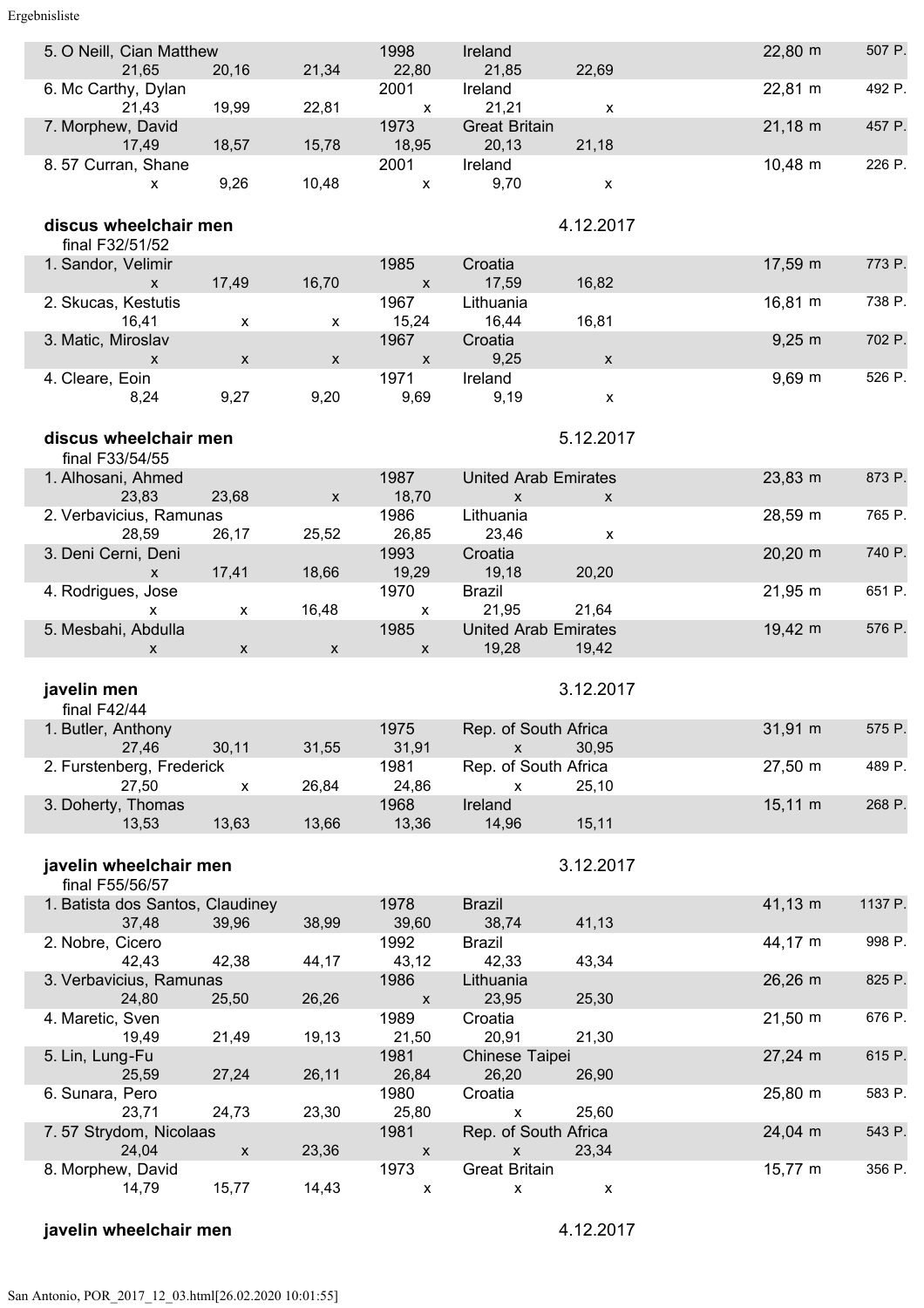| final F33/52/54                |       |                    |               |                             |           |                     | 800 P. |
|--------------------------------|-------|--------------------|---------------|-----------------------------|-----------|---------------------|--------|
| 1. Rodrigues, Jose<br>20,98    | 21,58 | 20,54              | 1970<br>22,22 | <b>Brazil</b><br>23,16      | 22,70     | $23,16 \, \text{m}$ |        |
| 2. Nobbs, Daniel               |       |                    | 1997          | <b>Great Britain</b>        |           | $22,02 \, \text{m}$ | 761 P. |
| 20,35                          | 20,25 | 21,19              | 20,91         | 21,63                       | 22,02     |                     |        |
| 3. Tischler, Georg             |       |                    | 1961          | Austria                     |           | 20,09 m             | 694 P. |
| 17,78                          | 17,92 | 20,09              | 19,89         | 19,04                       | 19,45     |                     |        |
| 4. Mesbahi, Abdulla            |       |                    | 1985          | <b>United Arab Emirates</b> |           | 17,80 m             | 615 P. |
| 17,46                          | 17,19 | 16,67              | X             | 17,16                       | 17,80     |                     |        |
| 5. Alhosani, Ahmed             |       |                    | 1987          | <b>United Arab Emirates</b> |           | $16, 12 \; m$       | 597 P. |
| X                              | 16,03 | 15,34              | X             | 16,12                       | X         |                     |        |
| 6. Sandor, Velimir             |       |                    | 1985          | Croatia                     |           | $9,74 \, m$         | 524 P. |
| 9,37                           | 9,68  | 9,74               | 9,62          | X                           | 9,26      |                     |        |
|                                |       |                    |               |                             |           |                     |        |
| club 397g men                  |       |                    |               |                             | 4.12.2017 |                     |        |
| final F51                      |       |                    |               |                             |           |                     |        |
| 1. Halas, Radovan              |       |                    | 1990          | Croatia                     |           | 20,88 m             |        |
| 20,39                          | 19,73 | 20,88              | 20,35         | 20,09                       | 20,63     |                     |        |
| 2. Matic, Miroslav             |       |                    | 1967          | Croatia                     |           | 20,84 m             |        |
| 20,84                          | 20,28 | 20,55              | 18,26         | X                           | 20,29     |                     |        |
|                                |       |                    |               |                             |           |                     |        |
| U20 male                       |       |                    |               |                             |           |                     |        |
|                                |       |                    |               |                             |           |                     |        |
| javelin U 20 m                 |       |                    |               |                             | 4.12.2017 |                     |        |
| final F35/37/44/46             |       |                    |               |                             |           |                     |        |
| 1. Burgers, Emile              |       |                    | 2003          | Rep. of South Africa        |           | 34,78 m             | 618 P. |
| 29,88                          | 30,22 | 31,49              | 34,57         | 34,78                       | 32,41     |                     |        |
| 2. Ryan, Cathal James          |       |                    | 2000          | Ireland                     |           | $32,30 \, \text{m}$ | 529 P. |
| 28,04                          | 29,28 | 30,68              | 31,73         | 30,47                       | 32,30     |                     |        |
| 3. Barry O Sullivan, Dale Adam |       |                    | 1998          | Ireland                     |           | 13,38 m             | 250 P. |
| 13,38                          | 12,25 | 11,57              | 11,83         | 11,25                       | 12, 13    |                     |        |
| 4. Bradley, Steven             |       |                    | 1999          | Ireland                     |           | $11,82 \; m$        | 210 P. |
| x                              | 11,82 | 10,24              | 10,89         | 11,40                       | 11,01     |                     |        |
|                                |       |                    |               |                             |           |                     |        |
| javelin wheelchair U 20 m      |       |                    |               |                             | 3.12.2017 |                     |        |
| final $F56/57$                 |       |                    |               |                             |           |                     |        |
| 1. O Neill, Cian Matthew       |       |                    | 1998          | Ireland                     |           | 16,87 m             | 466 P. |
| 15,14                          | 15,24 | 15,33              | 16,87         | $\pmb{\chi}$                | 14,42     |                     | 343 P. |
| 2. Mc Carthy, Dylan<br>13,19   | 15,19 | 14,98              | 2001<br>14,89 | Ireland<br>14,77            | 13,50     | 15,19 m             |        |
| 3.57 Curran, Shane             |       |                    | 2001          | Ireland                     |           | 10,78 m             | 243 P. |
| 9,50                           | 9,07  | 8,96               | 10,78         | 8,58                        | 8,57      |                     |        |
| 4.57 Putt, Oisin               |       |                    | 2002          | Ireland                     |           | $6,80 \; m$         | 153 P. |
| x                              | X     | $\pmb{\mathsf{x}}$ | 6,29          | 6,80                        | 6,76      |                     |        |
|                                |       |                    |               |                             |           |                     |        |
|                                |       |                    |               |                             |           |                     |        |
| U18 male                       |       |                    |               |                             |           |                     |        |
| 100 m U 18 m                   |       |                    |               | $+0,8$                      | 5.12.2017 |                     |        |
| final T37/38/42-46             |       |                    |               |                             |           |                     |        |
| 1.42 Mahlangu, Ntando          |       |                    | 2002          | Rep. of South Africa        |           | 12,44 sec.          | 954 P. |
| 2.44 Kotcharang, Denpoom       |       |                    | 2000          | <b>Thailand</b>             |           | 12,43 sec.          | 728 P. |
| 3.46 Ryan, Cathal James        |       |                    | 2000          | Ireland                     |           | 12,65 sec.          | 716 P. |
| 4.37 Pentaras, Victoras        |       |                    | 2000          | Cyprus                      |           | 13,92 sec.          | 649 P. |
| 5.42 Mabote, Puseletso         |       |                    | 2005          | Rep. of South Africa        |           | 15,32 sec.          | 587 P. |
| 6.38 Phraekmuean, Siwa         |       |                    | 2000          | Thailand                    |           | 14,15 sec.          | 553 P. |
| 7.45 Pojai, Kitisak            |       |                    | 2000          | <b>Thailand</b>             |           | 14,46 sec.          | 515 P. |

| 100 m wheelchair U 18 m<br>final T34/53/54 |      | $-2.4$   | 4.12.2017 |            |        |
|--------------------------------------------|------|----------|-----------|------------|--------|
| 1.54 Neto, Rafael                          | 2003 | Portugal |           | 17.71 sec. | 565 P. |
| 2.54 Putt, Oisin                           | 2002 | Ireland  |           | 19.36 sec. | 431 P. |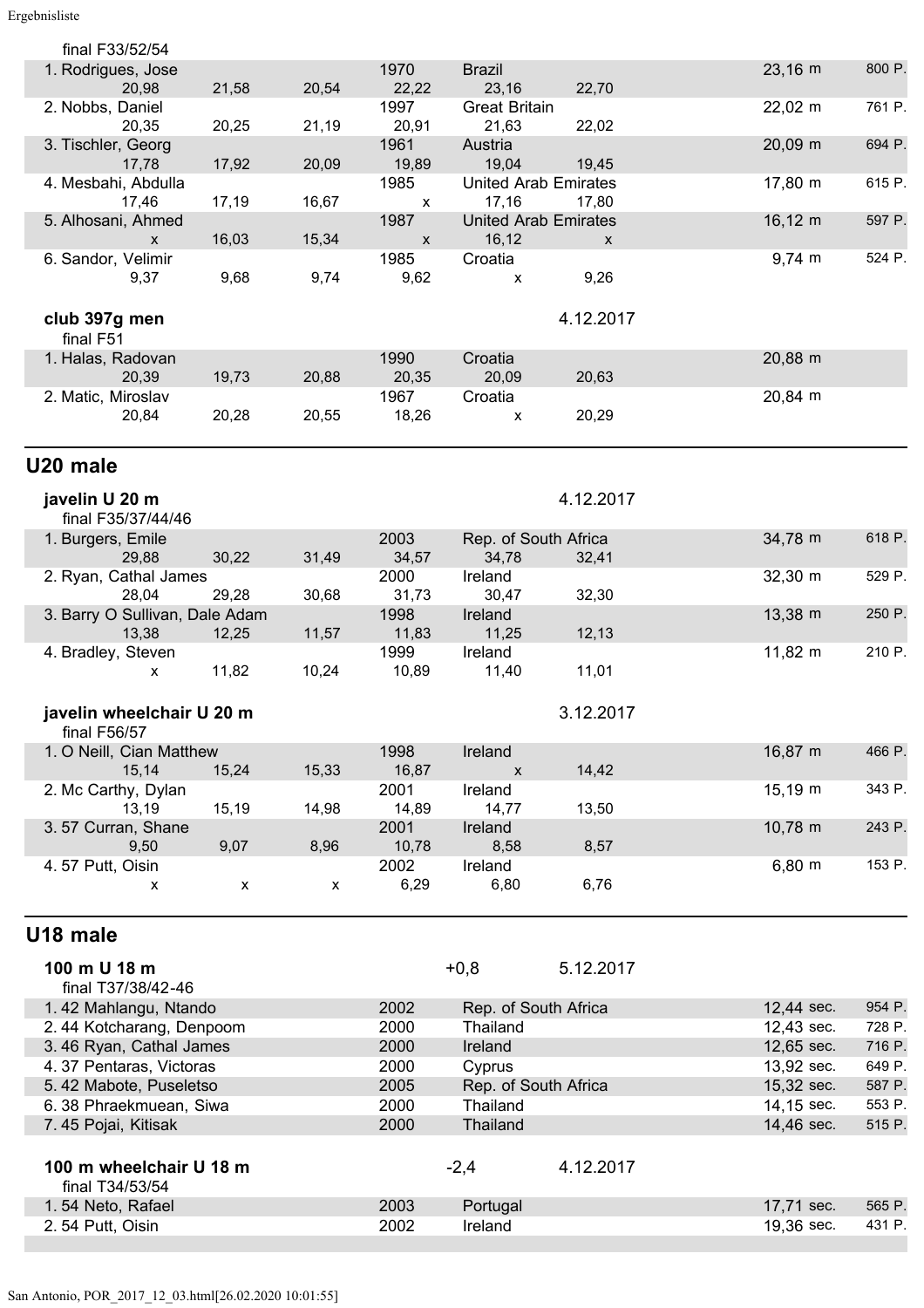| 3.54 Saewang, Natthapong<br>4.34 Alkindi, Abdulaziez |        |                    | 2000<br>2002 | Thailand                  | <b>United Arab Emirates</b> | 19,59 sec.<br>22,40 sec. | 415 P.<br>363 P. |
|------------------------------------------------------|--------|--------------------|--------------|---------------------------|-----------------------------|--------------------------|------------------|
| 5.53 Ainkong, Damrongsak                             |        |                    | 2004         | Thailand                  |                             | 23,04 sec.               | 255 P.           |
| 6.54 Al Hajali, Najib                                |        |                    | 2003         | <b>IWAS</b>               |                             | 30,87 sec.               |                  |
|                                                      |        |                    |              |                           |                             |                          |                  |
| 200 m U 18 m<br>final T37/38/42/44/45                |        |                    |              | $+2,3$                    | 3.12.2017                   |                          |                  |
| 1.42 Mahlangu, Ntando                                |        |                    | 2002         | Rep. of South Africa      |                             | 23,98 sec.               | 966 P.           |
| 2.44 Kotcharang, Denpoom                             |        |                    | 2000         | Thailand                  |                             | 26,15 sec.               | 671 P.           |
| 3.37 Pentaras, Victoras                              |        |                    | 2000         | Cyprus                    |                             | 28,24 sec.               | 626 P.           |
| 4.42 Mabote, Puseletso                               |        |                    | 2005         | Rep. of South Africa      |                             | 30,29 sec.               | 556 P.           |
|                                                      |        |                    |              |                           |                             |                          |                  |
| 5.38 Phraekmuean, Siwa                               |        |                    | 2000         | Thailand                  |                             | 29,26 sec.               | 527 P.           |
| 6.45 Pojai, Kitisak                                  |        |                    | 2000         | Thailand                  |                             | 30,17 sec.               | 452 P.           |
| 7.44 Burgers, Emile                                  |        |                    | 2003         | Rep. of South Africa      |                             | 34,11 sec.               | 281 P.           |
| 200 m wheelchair U 18 m<br>final T34/53/54           |        |                    |              | $+0,3$                    | 3.12.2017                   |                          |                  |
| 1.54 Neto, Rafael                                    |        |                    | 2003         | Portugal                  |                             | 30,28 sec.               | 636 P.           |
| 2.54 Saewang, Natthapong                             |        |                    | 2000         | Thailand                  |                             | 33,47 sec.               | 480 P.           |
| 3.54 Putt, Oisin                                     |        |                    | 2002         | Ireland                   |                             | 34,54 sec.               | 434 P.           |
| 4.34 Alkindi, Abdulaziez                             |        |                    | 2002         |                           | <b>United Arab Emirates</b> | 38,74 sec.               | 401 P.           |
| 5.53 Ainkong, Damrongsak                             |        |                    | 2004         | Thailand                  |                             | 43,63 sec.               | 162 P.           |
| 54 Al Hajali, Najib                                  |        |                    | 2003         | <b>IWAS</b>               |                             | DQ                       |                  |
|                                                      |        |                    |              |                           |                             |                          |                  |
| <b>Rule 18.5</b>                                     |        |                    |              |                           |                             |                          |                  |
| 400 m U 18 m<br>final T38/42/44/45                   |        |                    |              |                           | 4.12.2017                   |                          |                  |
| 1.42 Mahlangu, Ntando                                |        |                    | 2002         | Rep. of South Africa      |                             | 52,59 sec.               | 898 P.           |
| 2.44 Kotcharang, Denpoom                             |        |                    | 2000         | Thailand                  |                             | $1:04,23$ min.           | 604 P.           |
| 3.38 Phraekmuean, Siwa                               |        |                    | 2000         | Thailand                  |                             | $1:11,40$ min.           | 428 P.           |
| 4.45 Pojai, Kitisak                                  |        |                    | 2000         | Thailand                  |                             | 1:09,43 min.             | 417 P.           |
|                                                      |        |                    |              |                           |                             |                          |                  |
| 400 m wheelchair U 18 m                              |        |                    |              |                           | 4.12.2017                   |                          |                  |
| final T34/53/54                                      |        |                    |              |                           |                             |                          |                  |
| 1.54 Neto, Rafael                                    |        |                    | 2003         | Portugal                  |                             | 1:00,73 min.             | 511 P.           |
| 2.54 Saewang, Natthapong                             |        |                    | 2000         | Thailand                  |                             | 1:07,39 min.             | 362 P.           |
| 3.54 Putt, Oisin                                     |        |                    | 2002         | Ireland                   |                             | 1:08,78 min.             | 334 P.           |
| 4.34 Alkindi, Abdulaziez                             |        |                    | 2002         |                           | <b>United Arab Emirates</b> | 1:20,06 min.             | 270 P.           |
| 5.53 Ainkong, Damrongsak                             |        |                    | 2004         | Thailand                  |                             | 1:19,75 min.             | 205 P.           |
| 54 Sriwankum, Somprasong                             |        |                    | 2001         | Thailand                  |                             | DQ                       |                  |
| <b>Rule 18.5</b>                                     |        |                    |              |                           |                             |                          |                  |
|                                                      |        |                    |              |                           |                             |                          |                  |
| long jump U 18 m                                     |        |                    |              |                           | 5.12.2017                   |                          |                  |
| final T37/42744                                      |        |                    |              |                           |                             |                          |                  |
| 1. Mahlangu, Ntando                                  |        |                    | 2002         | Rep. of South Africa      |                             | $6,12 \; m$              | 941 P.           |
| 6,12                                                 | 5,63   | $\pmb{\mathsf{X}}$ | 5,55         | 5,30                      | 5,09                        |                          |                  |
| $+1,9$                                               | $+2,7$ |                    | $+2,2$       | $+1,6$                    | $+0,1$                      |                          |                  |
| 2. Kotcharang, Denpoom                               |        |                    | 2000         | Thailand                  |                             | 4,87 m                   | 613 P.           |
| 4,63                                                 | 4,79   | 4,87               | x            |                           |                             |                          |                  |
| $+2,1$                                               | $+2,0$ | $+2,1$             |              |                           |                             |                          |                  |
| 3. Burgers, Emile                                    |        |                    | 2003         | Rep. of South Africa      |                             | $3,68 \, \text{m}$       | 463 P.           |
| 3,46                                                 | 3,68   | 3,67               | X            | $\boldsymbol{\mathsf{x}}$ | X                           |                          |                  |
| $+2,0$                                               | $+2,3$ | $+2,2$             |              |                           |                             |                          |                  |
| Pentaras, Victoras                                   |        |                    | 2000         | Cyprus                    |                             | <b>DNS</b>               |                  |
| new African record by Ntando Mahlangu                |        |                    |              |                           |                             |                          |                  |
|                                                      |        |                    |              |                           |                             |                          |                  |
| shot put wheelch U 18 m                              |        |                    |              |                           | 4.12.2017                   |                          |                  |
| final F57                                            |        |                    |              |                           |                             |                          |                  |
| 1. Mc Carthy, Dylan                                  |        |                    | 2001         | Ireland                   |                             | 7,40 m                   |                  |
| 6,73                                                 | 7,06   | 7,11               | 7,22         | 7,06                      | 7,40                        |                          |                  |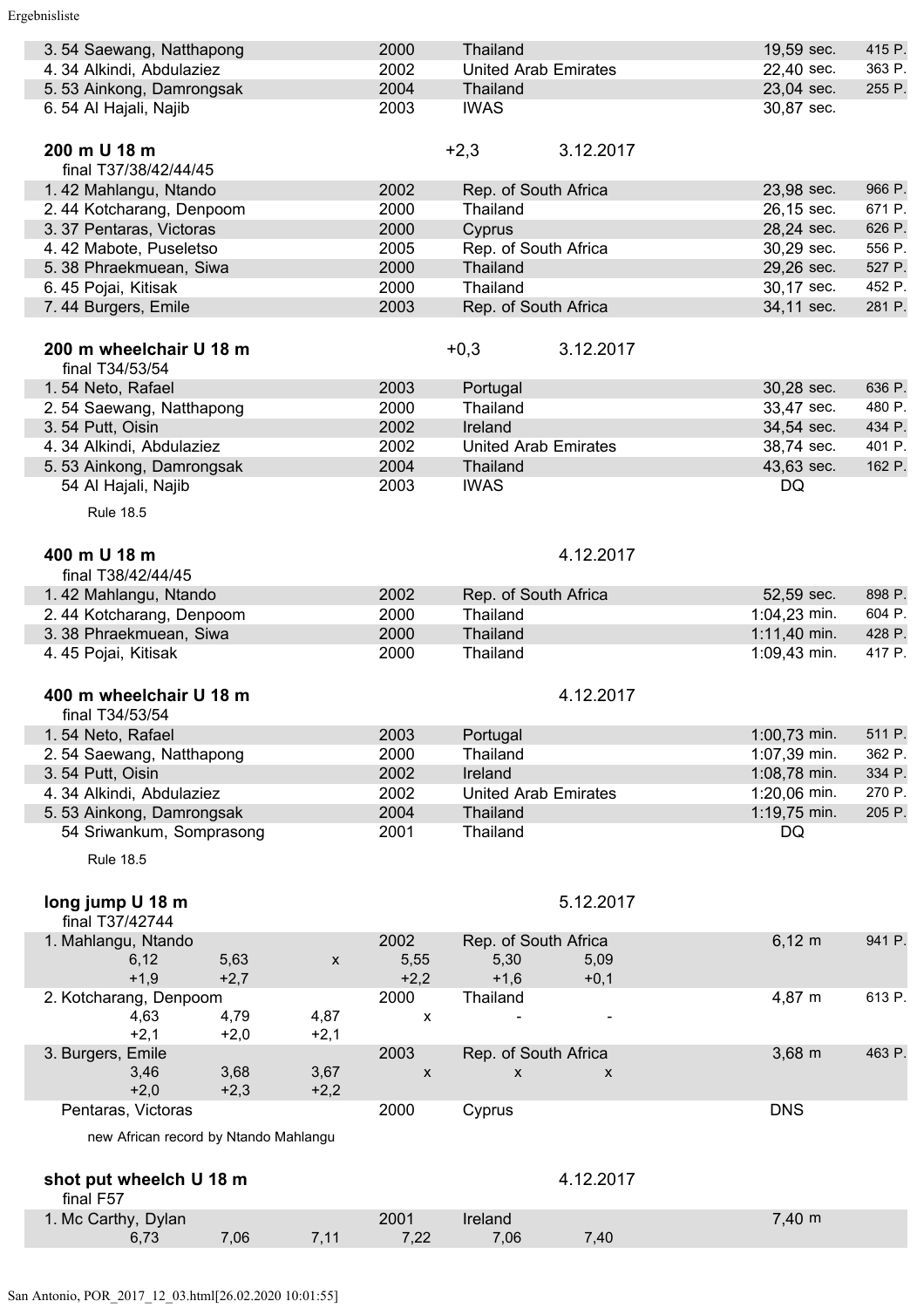| 2.57 Curran, Shane                        |        |        | 2001   | Ireland               |                            | $6,19 \; m$        |        |
|-------------------------------------------|--------|--------|--------|-----------------------|----------------------------|--------------------|--------|
| 5,65                                      | 5,86   | 5,90   | 5,50   | 6,04                  | 6,19                       |                    |        |
| Women                                     |        |        |        |                       |                            |                    |        |
| 100 m women                               |        |        |        | $+0,2$                | 5.12.2017                  |                    |        |
| final T35/38                              |        |        |        |                       |                            |                    |        |
| 1.38 Hipolito, Veronica                   |        |        | 1996   | <b>Brazil</b>         |                            | 13,20 sec.         | 915 P. |
| 2.38 Adomaitiene, Ramune                  |        |        | 1968   | Lithuania             |                            | 15,49 sec.         | 632 P. |
| 3.35 Luxova, Anna                         |        |        | 1997   | <b>Czech Republic</b> |                            | 17,48 sec.         | 545 P. |
| 100 m wheelchair women<br>final T33/53/54 |        |        |        | $+1,9$                | 5.12.2017                  |                    |        |
| 1.53 Li, Yulian                           |        |        | 1985   |                       | People's Republic of China | 17,81 sec.         | 851 P. |
| 2.54 Fonseca Chaves, Maria de Fatima      |        |        | 1987   | <b>Brazil</b>         |                            | 18,25 sec.         | 772 P. |
| 3.54 Chen, Yu-Lien                        |        |        | 1981   | Chinese Taipei        |                            | 18,40 sec.         | 757 P. |
| 4.54 Patitang, Weerada                    |        |        | 1999   | Thailand              |                            | 20,59 sec.         | 570 P. |
| 5.33 Somers, Yasmin                       |        |        | 1999   | <b>Great Britain</b>  |                            | 26,29 sec.         | 513 P. |
|                                           |        |        |        |                       |                            |                    |        |
| 200 m women<br>final T35/38/47            |        |        |        | $+1,8$                | 3.12.2017                  |                    |        |
| 1.38 Hipolito, Veronica                   |        |        | 1996   | <b>Brazil</b>         |                            | 28,06 sec.         | 885 P. |
| 2.47 Jakschova, Tereza                    |        |        | 1995   | <b>Czech Republic</b> |                            | 29,69 sec.         | 692 P. |
| 3.35 Luxova, Anna                         |        |        | 1997   | <b>Czech Republic</b> |                            | 36,82 sec.         | 546 P. |
|                                           |        |        |        |                       |                            |                    |        |
| 200 m wheelchair women                    |        |        |        | $+0,5$                | 4.12.2017                  |                    |        |
| final T34/53/54                           |        |        |        |                       |                            |                    |        |
| 1.53 Li, Yulian                           |        |        | 1985   |                       | People's Republic of China | 33,01 sec.         | 751 P. |
| 2.54 Fonseca Chaves, Maria de Fatima      |        |        | 1987   | <b>Brazil</b>         |                            | 33,29 sec.         | 717 P. |
| 3.54 Chen, Yu-Lien                        |        |        | 1981   | Chinese Taipei        |                            | 34,77 sec.         | 643 P. |
| 4.54 Patitang, Weerada                    |        |        | 1999   | Thailand              |                            | 38,37 sec.         | 489 P. |
| 5.33 Somers, Yasmin                       |        |        | 1999   | <b>Great Britain</b>  |                            | 52,41 sec.         | 337 P. |
|                                           |        |        |        |                       |                            |                    |        |
| 400 m wheelchair women                    |        |        |        |                       | 3.12.2017                  |                    |        |
| final T34/53/54                           |        |        |        |                       |                            |                    |        |
| 1.53 Li, Yulian                           |        |        | 1985   |                       | People's Republic of China | 1:05,31 min.       | 695 P. |
| 2.54 Fonseca Chaves, Maria de Fatima      |        |        | 1987   | <b>Brazil</b>         |                            | 1:05,07 min.       | 650 P. |
| 3.33 Somers, Yasmin                       |        |        | 1999   | <b>Great Britain</b>  |                            | 1:44,39 min.       | 343 P. |
| 4.54 Patitang, Weerada                    |        |        | 1999   | Thailand              |                            | 1:20,24 min.       | 338 P. |
|                                           |        |        |        |                       |                            |                    |        |
| long jump women<br>final T38/42/44/46/47  |        |        |        |                       | 3.12.2017                  |                    |        |
| 1. Adomaitiene, Ramune                    |        |        | 1968   | Lithuania             |                            | 4,39 m             | 889 P. |
| 4,39                                      | 4,29   | 4,20   | 4,23   | 4,36                  | 4,24                       |                    |        |
| $+1,1$                                    | $+0,2$ | $+0,6$ | $-0,1$ | $+0,8$                | $+0,0$                     |                    |        |
| 2.46 Jakschova, Tereza                    |        |        | 1995   | <b>Czech Republic</b> |                            | $3,97 \; m$        | 722 P. |
| 3,72                                      | 3,97   | 3,94   | 2,74   | 3,75                  | 3,56                       |                    |        |
| $-0,5$                                    | $-0,3$ | $+0,8$ | $+0,1$ | $-0,1$                | $+0,2$                     |                    |        |
| 3. Croucamp, Megan                        |        |        | 2004   |                       | Rep. of South Africa       | $2,83 \, m$        | 620 P. |
| 2,74                                      | 2,63   | 2,75   | 2,83   | 2,78                  | 2,76                       |                    |        |
| $+1,0$                                    | $+0,8$ | $-0,1$ | $+0,4$ | $+0,4$                | $+0,2$                     |                    |        |
| 4. Kruger, Simone                         |        |        | 2005   | Rep. of South Africa  |                            | $2,92 \, m$        | 591 P. |
| 2,92                                      | 2,66   | 2,79   | 2,76   | 2,60                  | 2,45                       |                    |        |
| $+0,2$                                    | $+0,3$ | $+0,3$ | $+0,2$ | $+0,2$                | $+0,3$                     |                    |        |
| 5. Macdonald, Kim                         |        |        | 2002   |                       | Rep. of South Africa       | $2,50 \, \text{m}$ | 447 P. |
| 2,15                                      | 2,09   | 2,50   | 2,37   | 2,23                  | 2,26                       |                    |        |
| $+0,8$                                    | $-0,5$ | $+0,4$ | $+0,4$ | $+0,2$                | $+0,3$                     |                    |        |
|                                           |        |        |        |                       |                            |                    |        |
| shot put women                            |        |        |        |                       | 4.12.2017                  |                    |        |
| final F35/37/38/40-46                     |        |        |        |                       |                            |                    |        |
| 1. Fitzsimons, Hayley                     |        |        | 1995   | Ireland               |                            | $5,71 \; m$        | 738 P. |
|                                           |        |        |        |                       |                            |                    |        |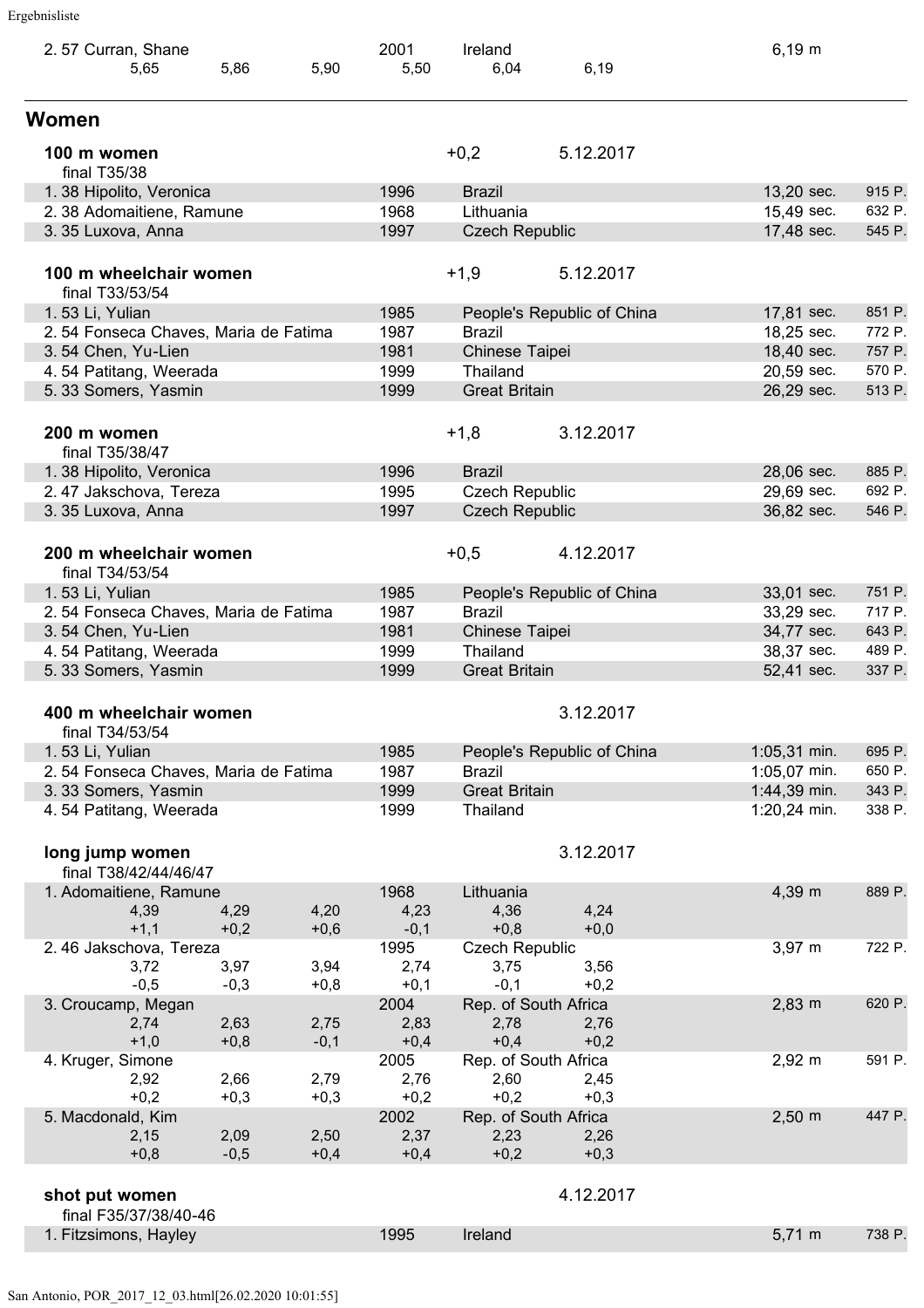#### Ergebnisliste

|                                                  | 5,69                      | 5,71                      | 5,30                                       | 5,46                                        | 5,44                        |                     |        |
|--------------------------------------------------|---------------------------|---------------------------|--------------------------------------------|---------------------------------------------|-----------------------------|---------------------|--------|
| 5,14<br>2. Nesse, Ida<br>8,12                    | 8,57                      | 8,49                      | 1992<br>8,55                               | Norway<br>8,93                              | 8,79                        | 8,93 m              | 724 P. |
| 3.46 Almatrooshi, Mariam<br>8,36                 | 8,95                      | 8,73                      | 1986<br>8,93                               | <b>United Arab Emirates</b><br>8,79         | 8,88                        | 8,95 m              | 717 P. |
| 4. Fitzgerald, Mary                              |                           |                           | 1999                                       | Ireland                                     |                             | $5,50 \; m$         | 711 P. |
| 5,40<br>5. Luxova, Anna                          | 4,94                      | 5,50                      | 4,85<br>1997                               | 5,07<br><b>Czech Republic</b>               | 4,76                        | 7,36 m              | 567 P. |
| 6,88<br>6. Keon, Sinead                          | 7,36                      | 6,44                      | 6,76<br>1997                               | 6,46<br>Ireland                             | 7,23                        | 4,80 m              | 496 P. |
| 4,60<br>7. Horan, Cliona                         | 4,48                      | 4,41                      | 4,34<br>1989                               | 4,42<br>Ireland                             | 4,80                        | $6,02 \, m$         | 461 P. |
| 5,02                                             | 5,46                      | 5,64                      | 5,48                                       | 5,16                                        | 6,02                        |                     |        |
| discus women<br>final F37/40/42/44/46            |                           |                           |                                            |                                             | 3.12.2017                   |                     |        |
| 1. Fitzsimons, Hayley<br>14,98                   | $\boldsymbol{\mathsf{x}}$ | 13,52                     | 1995<br>13,09                              | <b>Ireland</b><br>14,89                     | 14,44                       | 14,98 m             | 725 P. |
| 2. Nesse, Ida<br>28,36                           | $\boldsymbol{\mathsf{X}}$ | 24,29                     | 1992<br>26,91                              | Norway<br>26,93                             | $\boldsymbol{\mathsf{X}}$   | 28,36 m             | 683 P. |
| 3.46 Almatrooshi, Mariam<br>23,58                | 23,54                     | 22,99                     | 1986<br>20,91                              | <b>United Arab Emirates</b><br>$\mathsf X$  | $\mathsf{x}$                | 23,58 m             | 559 P. |
| 4. van der Merwe, Yane<br>18,67                  | 17,64                     | 19,93                     | 2000<br>$\mathsf{x}$                       | Rep. of South Africa<br>$\mathsf{x}$        | 18,10                       | 19,93 m             | 480 P. |
| 5. Horan, Cliona<br>16,11                        | 14,57                     | 15,38                     | 1989<br>14,79                              | Ireland<br>15,25                            | 14,52                       | $16,11 \; m$        | 469 P. |
| 6.44 Hriscu, Florentina<br>14,95                 | 15,82                     | 18,37                     | 1977<br>16,90                              | Romania<br>17,04                            | 17,71                       | $18,37 \; m$        | 442 P. |
| 7. Schoeman, Cecilia<br>10,87                    | 11,66                     | 10,44                     | 1970<br>10,62                              | Rep. of South Africa<br>11,85               | 12,31                       | $12,31 \; m$        | 370 P. |
| 8. Veena, Arora<br>13,05                         | 13,30                     | 12,98                     | 1975<br>13,08                              | India<br>14,58                              | $\boldsymbol{\mathsf{x}}$   | $14,58 \; m$        | 346 P. |
|                                                  |                           |                           |                                            |                                             |                             |                     |        |
|                                                  |                           |                           |                                            |                                             |                             |                     |        |
| discus wheelchair women<br>final F54/55/56/57    |                           |                           |                                            |                                             | 3.12.2017                   |                     |        |
| 1. Alrasheedy, Siham<br>24,16                    | $\mathsf{x}$              | $\boldsymbol{\mathsf{x}}$ | 1982<br>$\boldsymbol{\mathsf{x}}$          | <b>United Arab Emirates</b><br>$\mathsf{x}$ | 20,74                       | 24,16 m             | 732 P. |
| 2. Carstensen Jersoe, Frida Lisa<br>$\mathsf{x}$ | 16,88                     | $\pmb{\mathsf{X}}$        | 1997<br>15,65                              | Denmark<br>15,78                            | $\pmb{\mathsf{X}}$          | 16,88 m             | 691 P. |
| discus wheelchair women                          |                           |                           |                                            |                                             | 5.12.2017                   |                     |        |
| final F32/33                                     |                           |                           |                                            |                                             |                             |                     |        |
| 1. Alkaaldi, Aishah Salem<br>9,52                | 8,86                      | 8,72                      | 1975<br>$\pmb{\mathsf{X}}$                 | <b>United Arab Emirates</b><br>9,23         | 8,93                        | $9,52 \, m$         | 815 P. |
| 2. Marcanikova, Anna<br>6,72                     | 6,98                      | 7,26                      | 1995<br>7,01                               | <b>Czech Republic</b><br>6,67               | 6,80                        | $7,26 \, m$         | 622 P. |
| Sekyrova, Adela<br>$\boldsymbol{\mathsf{x}}$     | $\pmb{\mathsf{X}}$        | $\boldsymbol{\mathsf{X}}$ | 2001<br>$\mathsf X$                        | <b>Czech Republic</b><br>$\mathsf{x}$       | $\pmb{\mathsf{x}}$          | <b>DNS</b>          |        |
| javelin women                                    |                           |                           |                                            |                                             | 5.12.2017                   |                     |        |
| final F40/41/44/46<br>1. Fitzgerald, Mary        |                           |                           | 1999                                       | Ireland<br>$\boldsymbol{\mathsf{x}}$        |                             | 19,30 m             | 869 P. |
| 18,55<br>2. Nesse, Ida<br>34,05                  | 19,17<br>31,53            | 19,30<br>X                | 17,38<br>1992<br>$\boldsymbol{\mathsf{x}}$ | Norway<br>30,46                             | 17,75<br>32,48              | $34,05 \, \text{m}$ | 840 P. |
| 3. Fitzsimons, Hayley<br>16,26                   | 16,81                     |                           | 1995<br>17,56                              | Ireland<br>16,09                            | 17,18                       | 17,56 m             | 790 P. |
| 4.46 Almatrooshi, Mariam<br>$\mathsf{x}$         | X                         | 16,21<br>X                | 1986                                       | <b>United Arab Emirates</b>                 |                             | 26,93 m             | 637 P. |
| 5. Keon, Sinead<br>10,55                         | 12,87                     | $\pmb{\mathsf{X}}$        | 25,63<br>1997<br>$\mathsf X$               | 25,83<br>Ireland<br>15,46                   | 26,93<br>$\pmb{\mathsf{X}}$ | 15,46 m             | 538 P. |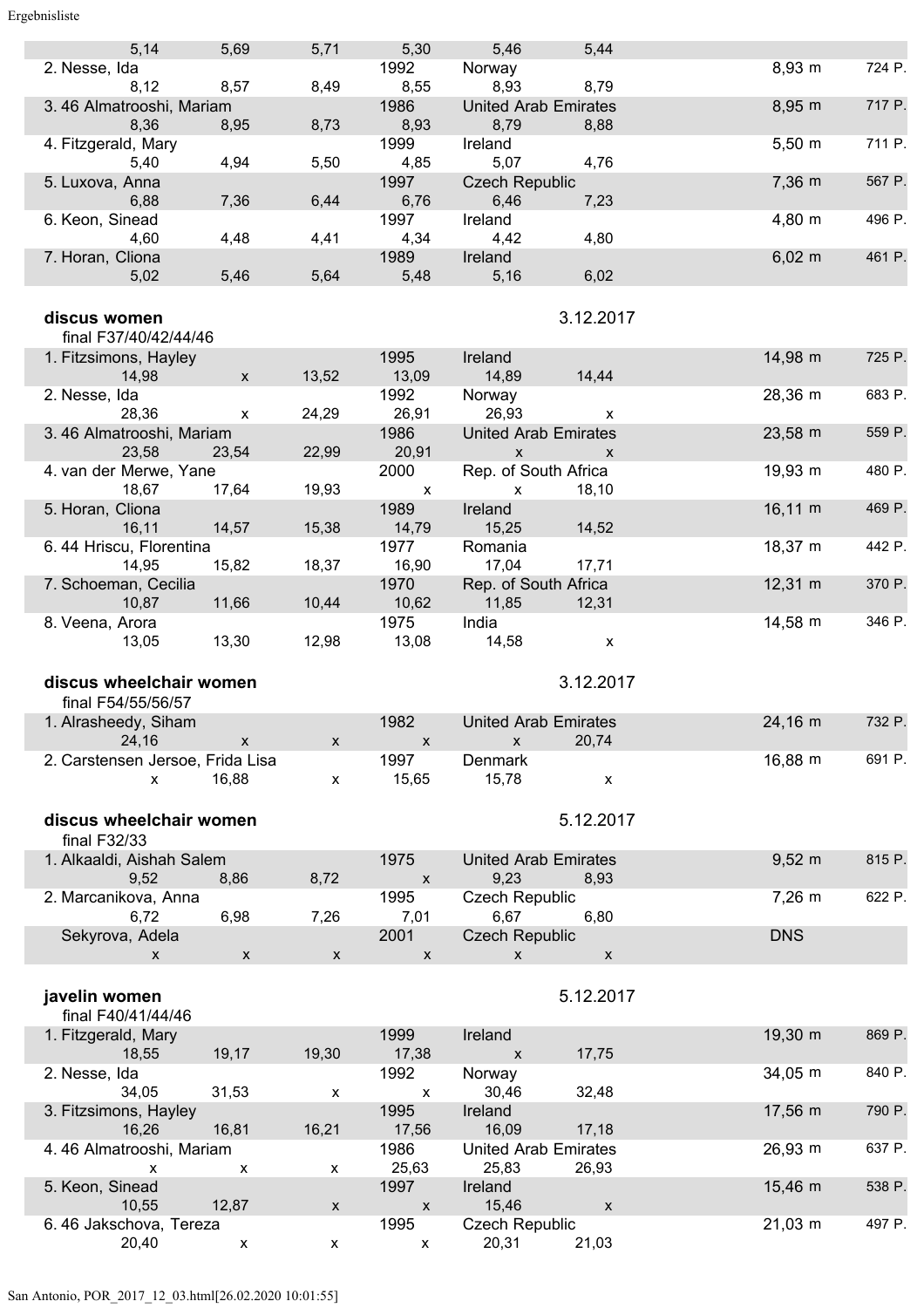| 7.44 Hriscu, Florentina<br>13,09            | 12,85              | 12,93                     | 1977<br>X            | Romania<br>12,71                             | $\pmb{\mathsf{X}}$ | 13,09 m                  | 323 P.           |
|---------------------------------------------|--------------------|---------------------------|----------------------|----------------------------------------------|--------------------|--------------------------|------------------|
| new European record by Sinead Keon          |                    |                           |                      |                                              |                    |                          |                  |
|                                             |                    |                           |                      |                                              |                    |                          |                  |
| club 397g women<br>final F32                |                    |                           |                      |                                              | 4.12.2017          |                          |                  |
| 1. Sekyrova, Adela                          |                    |                           | 2001                 | <b>Czech Republic</b>                        |                    | $6,20 \; m$              |                  |
| 6,20                                        | 3,98               | 3,83                      | 4,85                 | 3,96                                         | $\pmb{\mathsf{X}}$ |                          |                  |
| U20 female                                  |                    |                           |                      |                                              |                    |                          |                  |
| discus U 20 f                               |                    |                           |                      |                                              | 4.12.2017          |                          |                  |
| final F38/40/44                             |                    |                           |                      |                                              |                    |                          |                  |
| 1. Fitzgerald, Mary<br>18,76                | 16,94              | 17,71                     | 1999<br>16,42        | Ireland<br>17,73                             | 18,76              | 18,76 m                  | 909 P.           |
| 2. Kruger, Simone                           |                    |                           | 2005                 | Rep. of South Africa                         |                    | 23,48 m                  | 740 P.           |
| 23,46<br>3. Hoffmann, Mamdilene             | 23,48              | х                         | 22,74<br>2003        | 20,66<br>Rep. of South Africa                | 22,43              | 26,84 m                  | 647 P.           |
| 25,30<br>4. Struklec, Petra                 | 23,63              | 26,84                     | 24,24<br>2001        | 25,49<br>Croatia                             | 22,30              | 12,63 m                  | 612 P.           |
| 11,70                                       | 11,43              | 11,56                     | 12,16                | X                                            | 12,63              |                          |                  |
| new African record by Simone Kruger         |                    |                           |                      |                                              |                    |                          |                  |
| U18 female                                  |                    |                           |                      |                                              |                    |                          |                  |
| 100 m U 18 f                                |                    |                           |                      | $+1,9$                                       | 3.12.2017          |                          |                  |
| final T38/42/44                             |                    |                           |                      |                                              |                    |                          |                  |
| 1.42 Croucamp, Megan                        |                    |                           | 2004                 | Rep. of South Africa                         |                    | 18,57 sec.               | 593 P.           |
| 2. 38 Kruger, Simone<br>3.44 Macdonald, Kim |                    |                           | 2005<br>2002         | Rep. of South Africa<br>Rep. of South Africa |                    | 16,94 sec.<br>18,50 sec. | 492 P.<br>410 P. |
| new African record by Megan Croucamp        |                    |                           |                      |                                              |                    |                          |                  |
|                                             |                    |                           |                      |                                              |                    |                          |                  |
| shot put U 18 f<br>final F38/40/42/44       |                    |                           |                      |                                              | 3.12.2017          |                          |                  |
| 1. Hoffmann, Mamdilene                      |                    |                           | 2003                 | Rep. of South Africa                         |                    | $9,47 \; m$              | 768 P.           |
| 9,09                                        | 8,64               | 9,32                      | 9,47                 | 9,30                                         | 9,05               |                          |                  |
| 2. Struklec, Petra<br>5,18                  | 4,62               | 5,58                      | 2001<br>5,67         | Croatia<br>5,60                              | 5,32               | 5,67 m                   | 733 P.           |
| 3. van der Merwe, Yane                      |                    |                           | 2000                 | Rep. of South Africa                         |                    | 8,83 m                   | 716 P.           |
| 8,71<br>4. Croucamp, Megan                  | 8,80               | 8,80                      | 8,83<br>2004         | 8,41<br>Rep. of South Africa                 | 8,83               | $7,17 \; m$              | 712 P.           |
| 6,78                                        | 6,98               | 7,17                      | 6,31                 | 6,11                                         | 6,30               |                          |                  |
| 5. Kruger, Simone<br>7,85                   | 8,40               | 8,03                      | 2005<br>8,04         | Rep. of South Africa<br>8,10                 | 8,73               | 8,73 m                   | 693 P.           |
| 6. Macdonald, Kim                           |                    |                           | 2002                 | Rep. of South Africa                         |                    | $5,83 \; m$              | 473 P.           |
| 5,45                                        | 5,74               | 5,83                      | 5,02                 | 5,57                                         | 4,25               |                          |                  |
| new African record by Simone Kruger         |                    |                           |                      |                                              |                    |                          |                  |
| javelin U 18 f<br>final F38/42/44           |                    |                           |                      |                                              | 4.12.2017          |                          |                  |
| 1. van der Merwe, Yane<br>24,80             | 21,45              | 22,83                     | 2000<br>22,52        | Rep. of South Africa<br>24,85                | $\mathsf{x}$       | 24,85 m                  | 613 P.           |
| 2. Kruger, Simone<br>18,22                  | 18,84              | 16,37                     | 2005<br>18,92        | Rep. of South Africa<br>17,02                | X                  | 18,92 m                  | 575 P.           |
| 3. Croucamp, Megan<br>16,95                 | 16,05              | 14,49                     | 2004<br>14,96        | Rep. of South Africa<br>13,61                | 12,62              | 16,95 m                  | 537 P.           |
| 4. Hoffmann, Mamdilene                      |                    |                           | 2003                 | Rep. of South Africa                         |                    | 14,81 m                  | 365 P.           |
| 13,30<br>5. Macdonald, Kim                  | 14,43              | 14,27                     | $\mathsf{x}$<br>2002 | $\mathsf{x}$<br>Rep. of South Africa         | 14,81              | 11,34 m                  | 279 P.           |
| X                                           | $\pmb{\mathsf{X}}$ | $\boldsymbol{\mathsf{X}}$ | 10,55                | 11,34                                        | 11,23              |                          |                  |